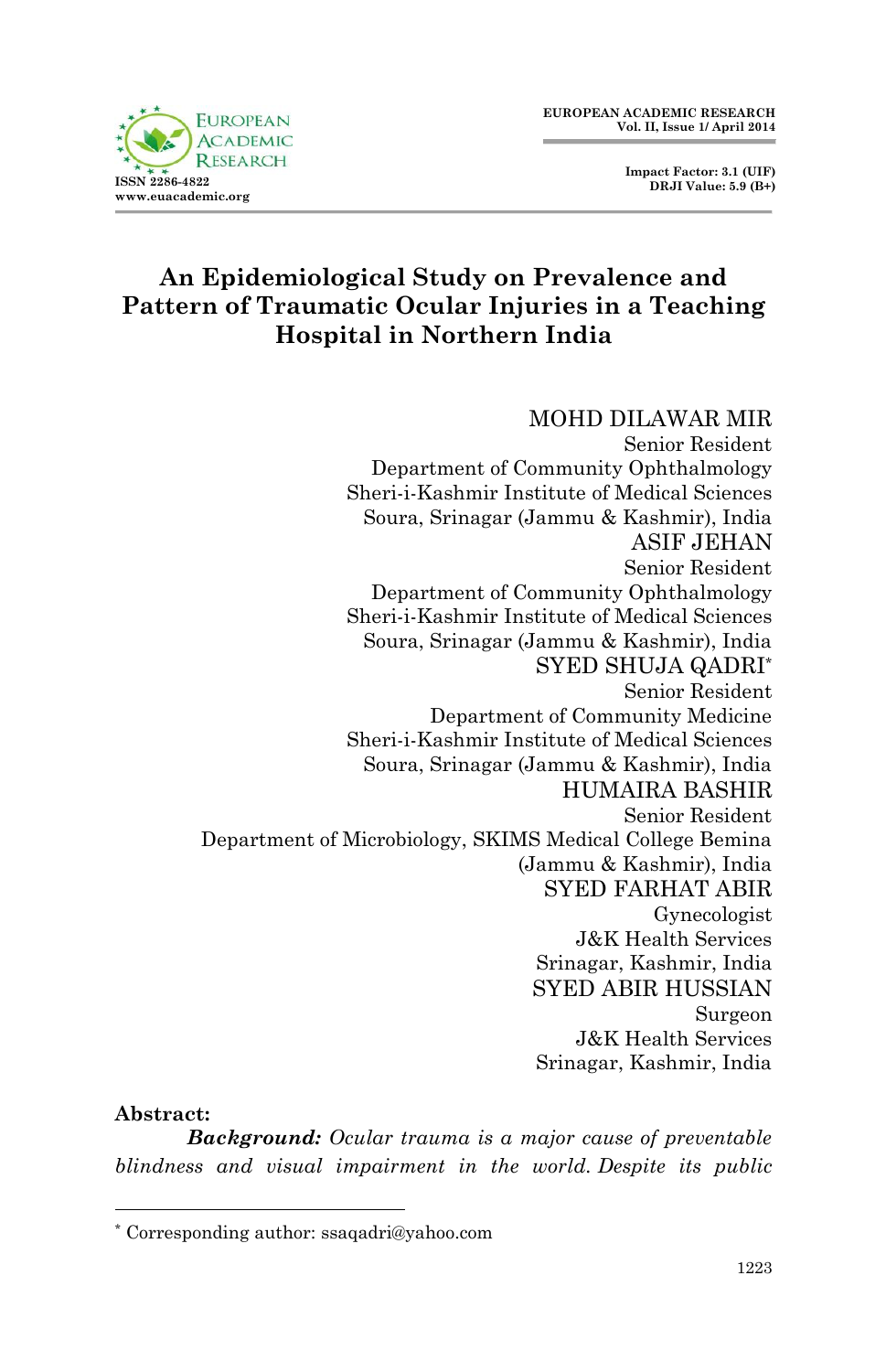*health importance, there is relatively less data on magnitude and risk factors for ocular trauma, especially from developing countries. Hence to plan effective interventions, it is essential to have information on the extent and pattern of Ocular injuries. Objective: To determine prevalence and pattern of ocular injuries in patients admitted in department of Community Ophthalmology, Sheri-i-kashmir Institute of Medical Sciences, Srinagar (J&K). Design: Hospital -based crosssectional epidemiological study conducted between January to December 2012. The eye department serves as a major referral centre. 98 patients who received eye injuries were assessed and admitted in hospital and managed accordingly. All patients were interviewed and underwent detailed ocular examination. Injuries were classified according to Birmingham Eye Trauma Terminology and System for classifying ocular Injuries. Ocular Trauma Score (OTS) was calculated. Results: A total of 98 patients were admitted after sustaining ocular trauma. Maximum patients (77.55%) reported in hospital within 12 hrs of injury. Main cause of injury was due to stones (28.57%) while pelting stones against combat forces, followed by pellets (15.30%). Closed globe injuries were seen in more number of patients (60.20%). Most of the open-globe injuries were due to pellets and stones of Type B and C, Grade D, Zone I and II with Relative Afferent Pupillary Defect (RAPD) in 21.73% of the cases. Closed-globe injuries were mostly of Type A, Grade A and D, and Zone I and II with RAPD in just 8.47% of patients. Conclusion: Taking into consideration the mass uprising all around Kashmir (India), the turmoil related injuries outnumbered occupational, sports, assault and domestic injuries. Since most of turmoil associated injuries were visually significant, it becomes mandatory to educate community and inform about importance of preventive measures during violent activities.* 

**Key words**: Stones; pellets, Open globe injury; Closed globe injury; Birmingham Eye Trauma Terminology, Ocular Trauma Score, Relative Afferent Pupillary Defect.

## **Introduction**

Ocular trauma is a major cause of preventable blindness and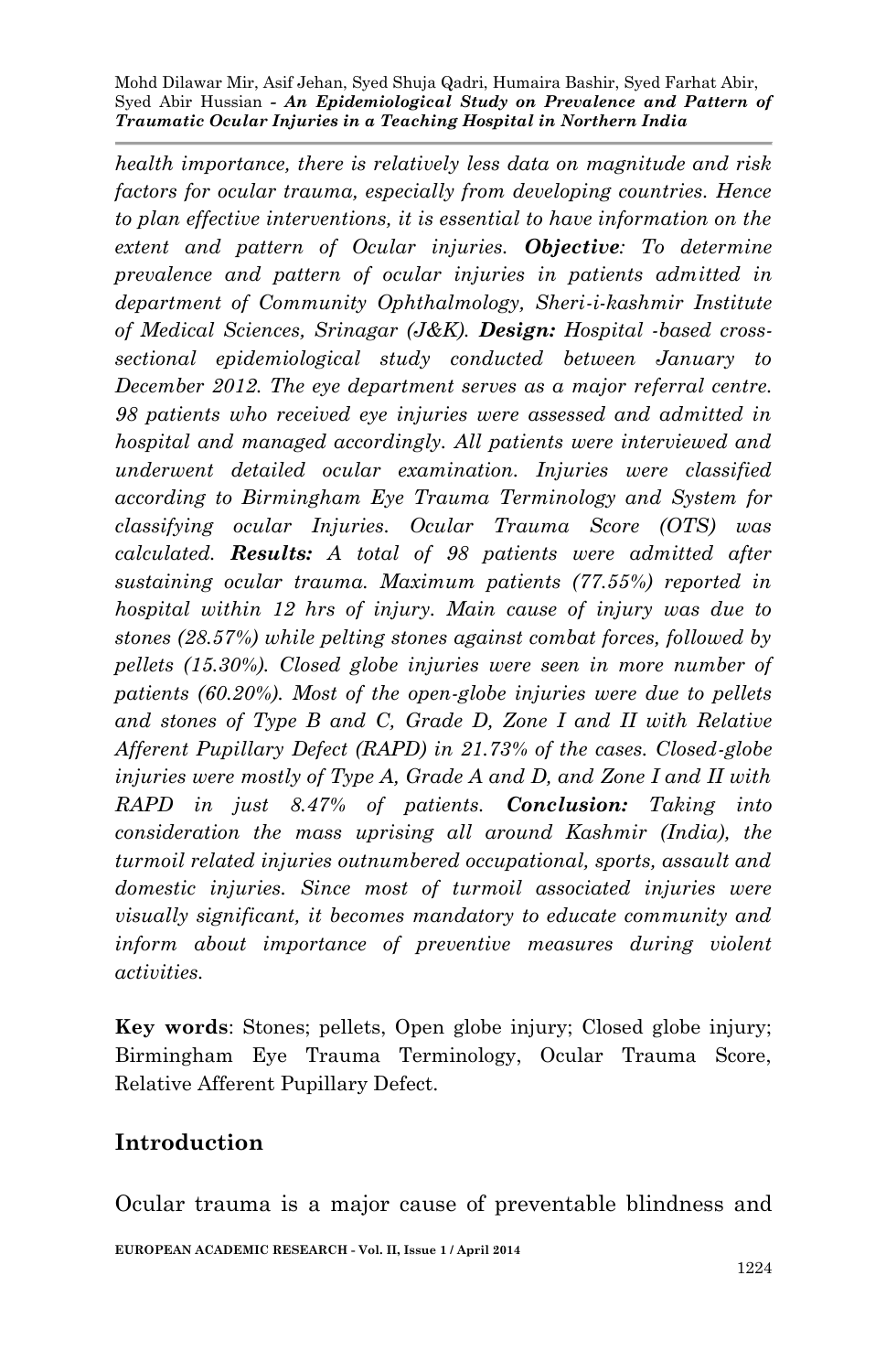visual impairment in the world. Despite its public health importance, there is relatively less data on magnitude and risk factors for ocular trauma, especially from developing countries. The eyes are the third most common organs affected by injuries, next to the hands and feet, despite the fact that they represent only 0.27% of the total body area and 4% of the facial area**<sup>1</sup>** .

Most of the eye injuries have a direct relation with the specific occupation and the nature of activity at the time of injury **2,3**. Risk factors of incurring ocular trauma are more in males**<sup>4</sup>** . This study was undertaken to provide information on the prevalence and pattern of ocular injuries in patients admitted in department of Community Ophthalmology, Sheri-i-Kashmir Institute of Medical Sciences, Srinagar (J&K), India and to determine the cause and pattern of such injuries. During this one year research period Kashmir witnessed a severe uprising against Indian armed and paramilitary forces. This information will help in the development of appropriate preventive measures. However, reform of the firearm laws is probably the best way of prevention.

## **Methodology**

This Hospital -based cross-sectional epidemiological study was conducted at department of Community Ophthalmology, Sherii-kashmir Institute of Medical Sciences, Srinagar, for a period of one year from January to December 2012. The eye department serves as a major referral centre for emergency and specialized eye care in Srinagar and its surrounding smaller towns and villages. The study was registered with the institutional review board and was approved by the ethical committee. 98 patients who received different types of eye injuries were assessed and admitted in the hospital and managed accordingly. Consent was taken from all the patients who were enrolled in this study. Patient data's was noted, which included parameters like age, sex, address, cause and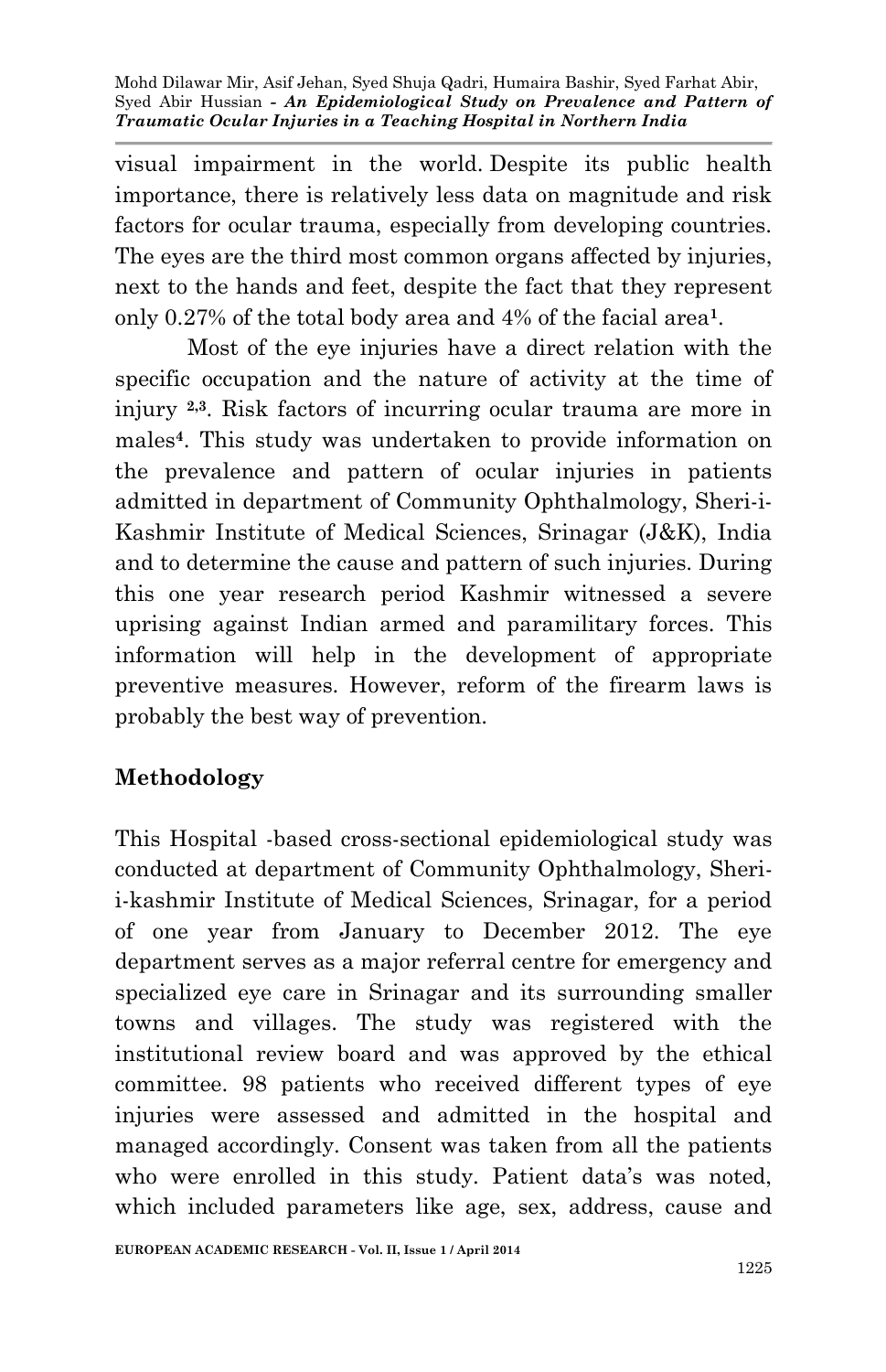place of injury, duration and activity at the time of injury. Other clinical data's obtained were visual acuity at the time of admission, level of hyphema, and details based on the findings at slit lamp microscopy, intraocular pressure, direct and indirect ophthalmoscopy. Injuries were classified according to BETT **<sup>5</sup>** (The Birmingham Eye Trauma Terminology) and System for classifying ocular injuries**<sup>6</sup>** . Ocular Trauma Score (OTS)**<sup>7</sup>** was calculated in order to estimate the information about visual expectations following the ocular injury.

# **Results**

A total of 98 patients (105 eyes) were admitted during the 5 month period. Number of male patients (88) admitted outnumbered female patients (10). 45 patients (45.91%) belonged to urban areas whereas 53 patients (54.08%) were from rural places. Maximum number of patients (76) reported in the hospital within 12 hours of injury and the rest (22) within 24 hours of injury. The right eye was involved in 48 (48.97%) subjects, the left eye in 43 (43.87%) patients and the injury was bilateral in 07 (7.14%) cases.

In our study it was revealed that out of the total subjects, majority (61.22%) were of the age group (21-30 years), followed by 11-20 (20.40%) and 31-40 (18.36%) years age respectively (Table 1).

| Age in years | No of patients | Percentage (%) |
|--------------|----------------|----------------|
| 11-20        | 20             | 20.40          |
| 21-30        | 60             | 61.22          |
| 31-40        | 18             | 18.36          |
| Total        | 98             | 100            |

**Table 1: Age distribution of study participants**

**Table 2** shows that the initial visual acuity was found to be between1/200-19/200 in 33 eyes of patients (31.42%) followed by Light perception to Hand motion vision in 30 eyes of patients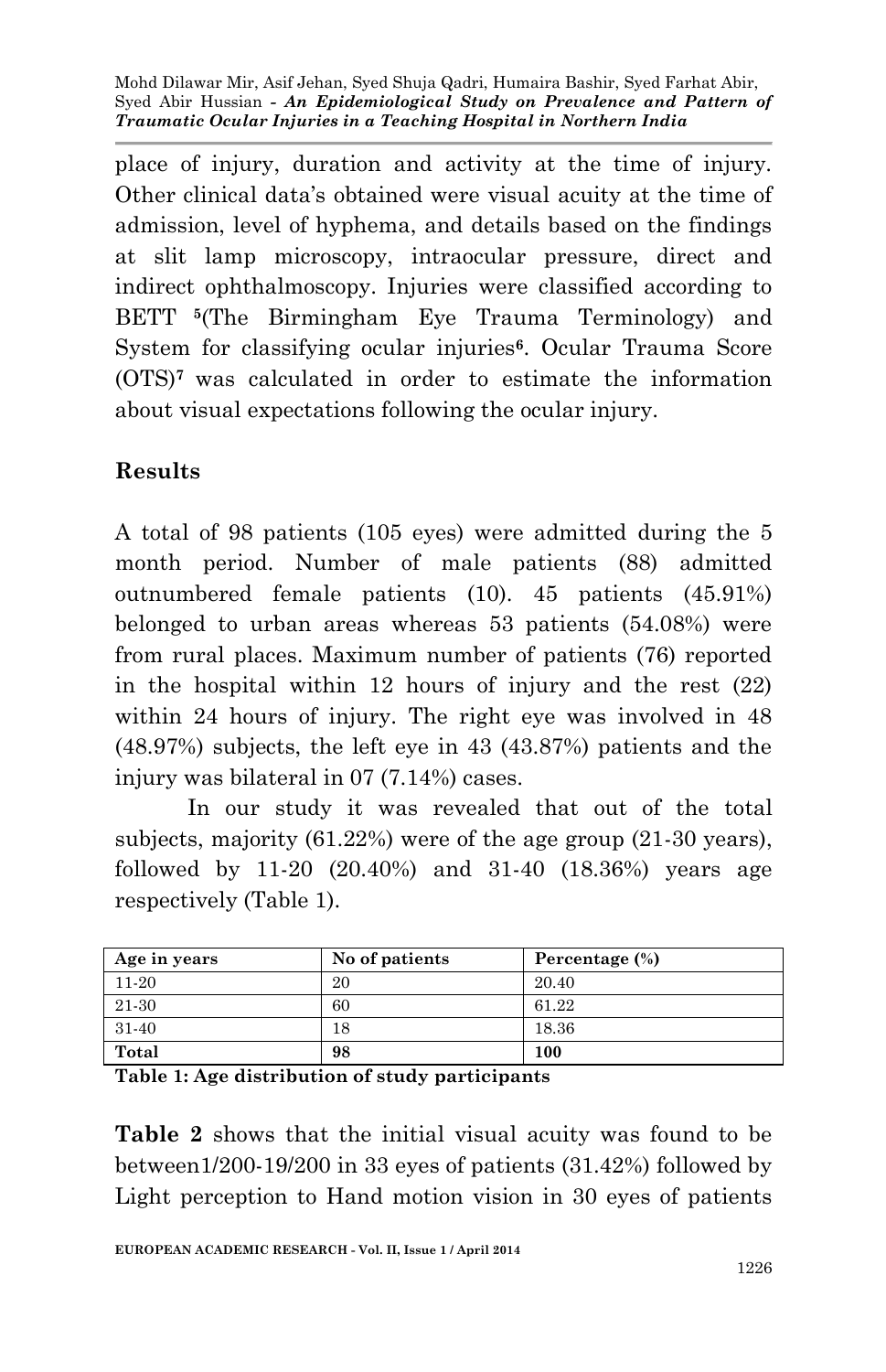(28.57%). No light perception was seen in 09 eyes of patients (8.57%).

| Presenting visual acuity | No of eyes of patients | Percentage (%) |  |
|--------------------------|------------------------|----------------|--|
| No light perception      | 09                     | 8.57           |  |
| Light perception to Hand | 30                     | 28.57          |  |
| motions vision           |                        |                |  |
| 1/200-19/200             | 33                     | 31.42          |  |
| 20/200-20-50             | 16                     | 15.23          |  |
| >20/40                   | 17                     | 16.19          |  |
| Total                    | 105                    | 100            |  |

**Table 2: Initial visual acuity of the study participants**

**Table 3 [a, b, c, d]** describes the System for Classifying Ocular Injuries (both Open and Closed Globe injuries) in the patients admitted. **Table 3 (a)** shows Open Globe injuries were caused mostly by pellets (41.30%) (Type C> Type D> Type B) followed by stones during stone pelting (21.73%) (Type B). Occupational and domestic work related open globe injuries amounted to 17.39% of eyes of patients. Further it shows Closed Globe injuries were frequently caused by stones during stone pelting (30.50%) (Type A) followed by occupational and domestic work associated (25.42%) (Type A> Type D). **Table 3 (b)** indicates Open Globe injuries presented in Grade D (43.47%) > Grade C (30.43%) whereas Closed Globe injuries presented in Grade D (27.11%) followed by Grade A> Grade B> Grade C. **Table 3 (c)** shows RAPD positive in 10 (21.73%) and 05 (8.4%) eyes of the patients of Open and Closed Globe injuries respectively. **Table 3 (d)** illustrates Open Globe injuries are mostly located in Zone II (41.30%) followed by Zone I (36.95%) whereas Closed Globe injuries are frequently located in Zone I (50.84%) followed by Zone II (32.20%).

**Table 3: System for Classifying Ocular Injuries (Open and Closed Globe)**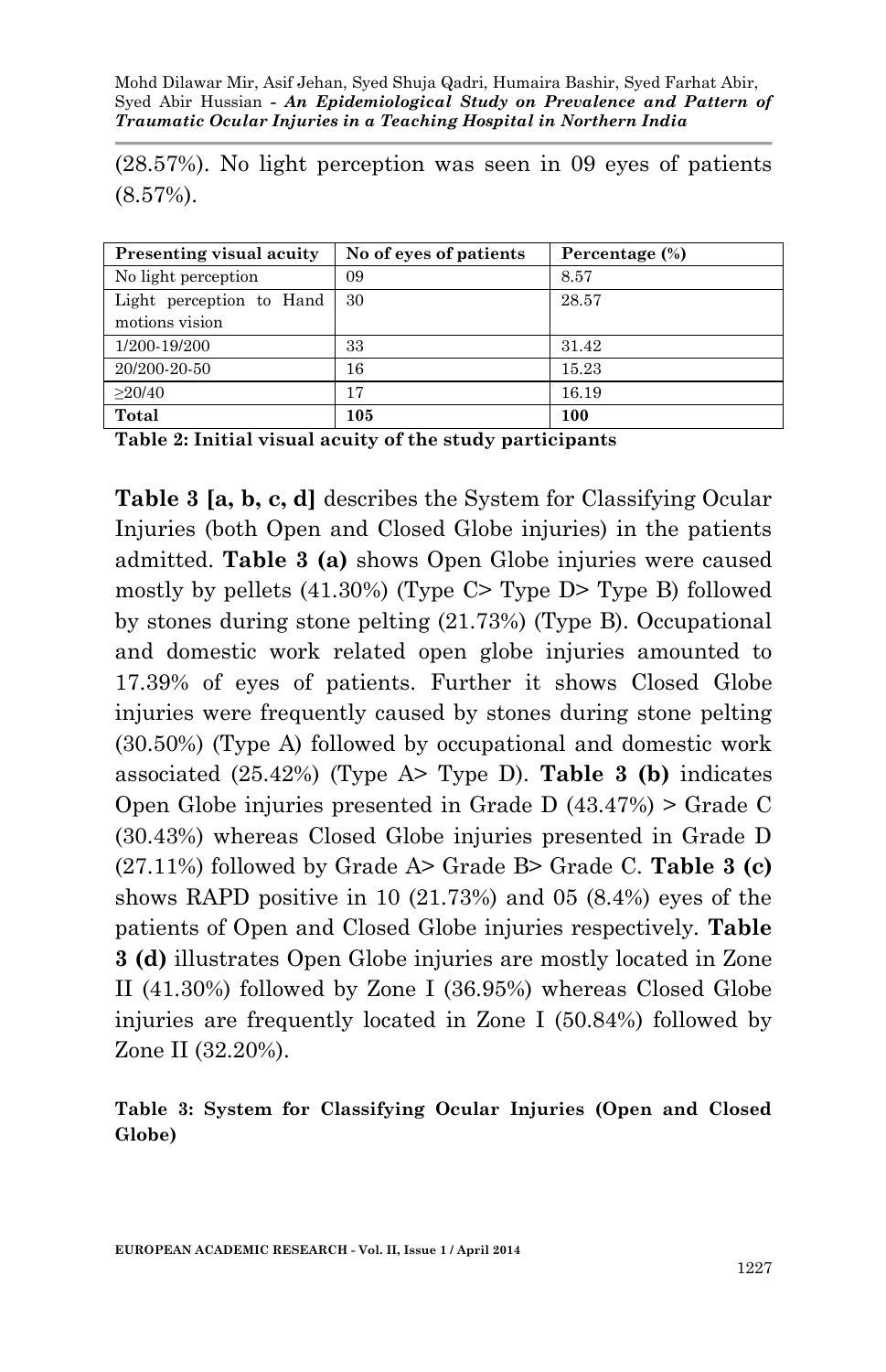| Type                  | Stones         |                | Rubber | Tear  | Gun  | <b>Sticks</b> | Marble         | Occupational   |
|-----------------------|----------------|----------------|--------|-------|------|---------------|----------------|----------------|
| (mechanism            | <i>(stone</i>  | Pellets        | bullet | gas   | butt | (mob          | sling          | and domestic   |
| of injury)            | pelting)       |                |        | shell |      | control)      | shot           | work           |
| Open globe injuries   |                |                |        |       |      |               |                |                |
| Rupture               | 02             | ä,             | 01     | 01    | ä,   | ä,            | 01             | ÷,             |
| Penetrating           | 07             | 04             | 01     | 01    | ٠    | ٠             | 02             | 0 <sub>5</sub> |
| Intraocular           | $\blacksquare$ | 10             | ÷,     | ÷,    | ٠    | ٠             | $\blacksquare$ | ٠              |
| Foreign Body          |                |                |        |       |      |               |                |                |
| Perforating           | $\sim$         | 05             | ٠      | ٠     | ٠    | ٠             | ٠              | 01             |
| Combined              | 01             | $\blacksquare$ | 01     | ٠     | ٠    | ٠             | 01             | 02             |
| Total (T1)            | 10             | 19             | 03     | 02    | ٠    | ٠             | 04             | 08             |
| closed globe injuries |                |                |        |       |      |               |                |                |
| Contusion             | 14             | 01             | 03     | 01    | 02   | 05            | 02             | 09             |
| Lamellar              | 02             |                |        |       |      | 02            |                | 02             |
| Laceration            |                |                |        |       |      |               |                |                |
| Superficial           | $\blacksquare$ | $\blacksquare$ | ٠      | ٠     | ٠    | ٠             | ٠              | ٠              |
| Foreign Body          |                |                |        |       |      |               |                |                |
| Mixed                 | 02             | ÷              | ä,     | 06    | 02   | 02            | ٠              | 04             |
|                       |                |                |        |       |      |               |                |                |
| Total (T2)            | 18             | 01             | 03     | 07    | 04   | 09            | 02             | 15             |
| <b>Grand Total</b>    | 28             | 20             | 06     | 09    | 04   | 09            | 06             | 23             |
| $T = (T1 + T2)$       |                |                |        |       |      |               |                |                |

**Table 3 (a): Type (Mechanism of injury)**

| <b>GRADE</b> (Presenting | <b>OPEN GLOBE INJURIES</b> |                   | <b>CLOSED</b>   | <b>GLOBE</b> |
|--------------------------|----------------------------|-------------------|-----------------|--------------|
| visual acuity)           |                            |                   | <b>INJURIES</b> |              |
|                          | No of eyes                 | Percentage $(\%)$ | No of eyes      | Percentage   |
|                          | of patients                |                   | of patients     | (%)          |
| >20/40                   | 02                         | 4.34              | 15              | 25.42        |
| 20/50-20/100             | 02                         | 4.34              | 14              | 23.72        |
| 19/100-5/200             | 14                         | 30.43             | 13              | 22.03        |
| 4/200-Light Perception   | 20                         | 43.47             | 16              | 27.11        |
| No Light Perception      | 08                         | 17.39             | 01              | 1.69         |
| Total                    | 46                         | 100               | 59              | 100          |

**Table 3 (b):** Grade (Presenting visual acuity)

| PUPIL                          | Open globe injuries |            | Closed globe injuries |            |  |
|--------------------------------|---------------------|------------|-----------------------|------------|--|
| (Relative Afferent)            | No of eyes          | Percentage | No of eyes            | Percentage |  |
| <b>Pupillary Defect.)</b>      | of patients         | $(\%)$     | of patients           | (%)        |  |
| Positive<br><b>(RAPD</b><br>А. | 10                  | 21.73      | 05                    | 8.47       |  |
| Present)                       |                     |            |                       |            |  |
| B. Negative<br><b>(RAPD</b>    | 36                  | 78.26      | 54                    | 91.52      |  |
| Absent)                        |                     |            |                       |            |  |
| Total                          | 46                  | 100        | 59                    | 100        |  |

**Table 3 (c): Pupil status**

**EUROPEAN ACADEMIC RESEARCH - Vol. II, Issue 1 / April 2014**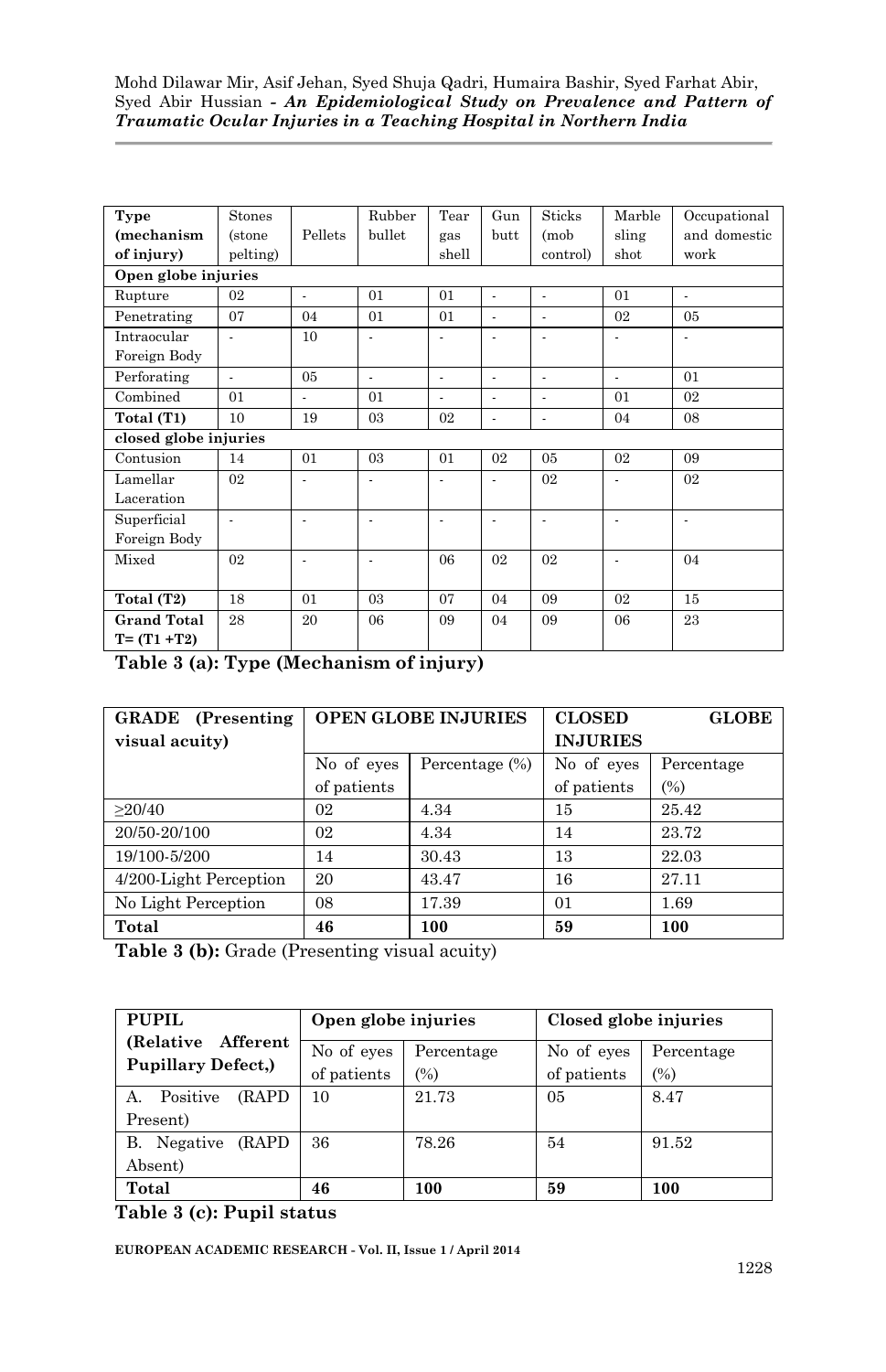| ZONE<br>of<br>(Location)    | No of eyes of patients | Percentage (%) |  |  |  |  |  |
|-----------------------------|------------------------|----------------|--|--|--|--|--|
| wound)                      |                        |                |  |  |  |  |  |
| Open globe injuries         |                        |                |  |  |  |  |  |
| Cornea                      | 17                     | 36.95          |  |  |  |  |  |
| Limbus to 5mm posterior     | 19                     | 41.30          |  |  |  |  |  |
| into sclera                 |                        |                |  |  |  |  |  |
| Posterior<br>to 5mm<br>from | 10                     | 21.73          |  |  |  |  |  |
| limbus                      |                        |                |  |  |  |  |  |
| Total                       | 46                     | 100            |  |  |  |  |  |
| Closed globe injuries       |                        |                |  |  |  |  |  |
| External                    | 30                     | 50.84          |  |  |  |  |  |
| Anterior Segment            | 19                     | 32.20          |  |  |  |  |  |
| Posterior Segment           | 10                     | 16.94          |  |  |  |  |  |
| Total                       | 59                     | 100            |  |  |  |  |  |

**Table 3(d): Zone (location of wound)**

**Table 4** demonstrates Ocular Trauma Score (OTS). OTS of 3 is seen in 59 eyes of patients (56.19%) and OTS of 1 in 4eyes of patients (3.80%).

| OCULAR TRAUMA      |                        |                |
|--------------------|------------------------|----------------|
| <b>SCORE (OTS)</b> | No of eyes of patients | Percentage (%) |
|                    | 04                     | 3.80           |
| 2                  | 09                     | 8.57           |
| 3                  | 59                     | 56.19          |
|                    | 16                     | 15.23          |
| 5                  | 17                     | 16.19          |
| Total              | 105                    | 100            |

**Table 4: Ocular Trauma Score (OTS)**

## **Discussion**

The study was conducted from January to December 2012. During this time Kashmir witnessed a mass uprising and violent demonstrations against army and paramilitary forces. Stones, sticks, gun butts, marble sling shots, tear gases, rubber bullets and pellet guns were used to quell the protestors, leading to multiple ocular and other injuries.

98 patients (with 105 eyes) were admitted in the eye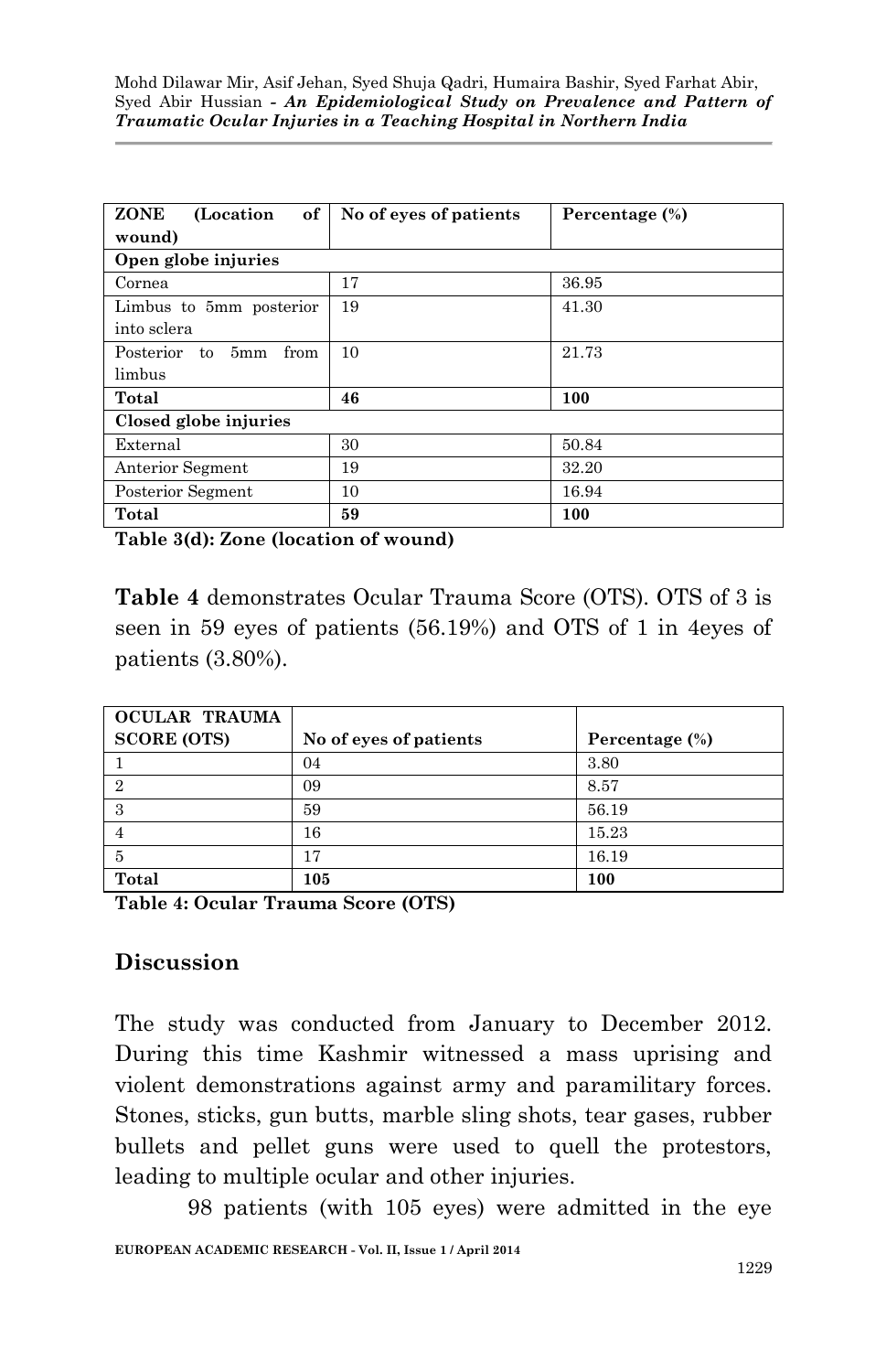wards of our hospital. As reported by other studies**3, 8, 9, 10** there was a preponderance of male subjects, though in our study the proportion of male cases was much higher than reported in the above studies. The dominance of ocular injuries in the male patients (89.79%) is related to the mass participation of males in the protests and active involvement by virtue of stone pelting on the armed forces. Out of 10 female patients admitted, 7 were admitted in the month of May, when there was no uprising. The remaining numbers of females were injured accidently during the clashes. Since uprising was spread to the whole Kashmir, both urban as well as rural people participated in the protests almost equally. 77.55% patients reported in the hospital within 12 hours of the injury, the remaining 22.44% reported within 24 hours of injury. This may be related to the fact that patients belonging to far flung areas couldn't reach hospital immediately as public transport and ambulances couldn't function properly due to the violent clashes. This is in disparity with the finding of Qureshi et al**<sup>11</sup>** and Babar et al**12**; where majority of the patients presented 24hours after eye injury. There was a slight predominance of injury to the right eye (48.97%) in this study. This finding is in accordance with the one reported by Mallika et al**<sup>13</sup>** and Charles et al**<sup>14</sup>** where around 46% patients had right eye involvement. The reason may be the fact that most people are right handed. Bilateral involvement of eyes was seen in 7.14% cases. The bilateral involvement is slightly more than as reported by Khan et al**<sup>15</sup>** .

As reported by other studies**3, 10**, most of the patients belonged to young adult age group (48.97%). This can be related to the fact that participation of young adults in the protests was overwhelming and were likely to engage in the aggressive and violent activities like stone pelting. Higher number of admissions in the month of September (33.67%) is suggested by the fact that most of the pellet injury patients were admitted in the same month. Probably more strict measures were taken to control the protestors during the concluding month of the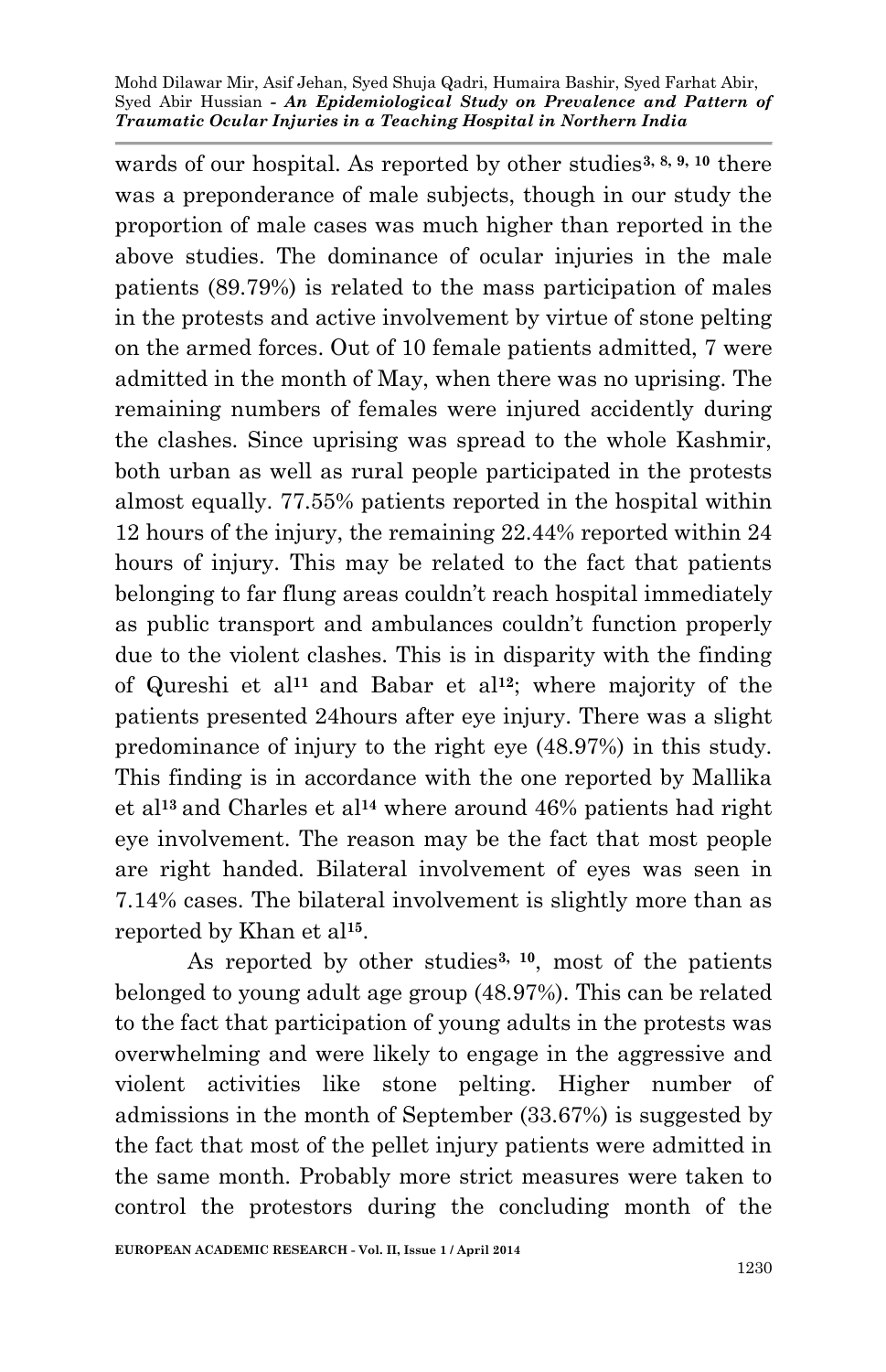uprising.

Since people took to streets during the protests, the place of injury was on the streets in 76.53% patients followed by home accidents (9.1%). Our finding is highly in contrast to the study by Mallika et al**<sup>13</sup>** and Desai et al**<sup>16</sup>** who showed that home is the most frequent place of ocular injury. The cause of injury was predominantly due to stones (28.57%) acquired while pelting stones on army and the paramilitary forces. This finding may be attributed to the fact that the population under study underwent a transition from guns to the stones as mark of protest and resistance. The culture of using stones as a weapon of resistance against the occupying forces dates from the Palestinians**17**. The other causes of unrest related injuries were due to Pellets (15.30%), Sticks (9.18%) that were being used at times for mob control, Tear Gas shells (7.14%), Rubber bullets and marble sling shots with equal frequencies of 6.12%, gun butt (4%). All the cases that had bilateral eye injuries (7.14%) were due to pellets and tear gas shells. Thought most of the countries don't use live and non live rounds and other weapons during the civil unrest but various countries do use them under some specific legislative guidelines, most important of them being that even at the safe distance they are not to be fired at the level of head. In our study all the cases had sustained injuries when shot above chest.

In our study, turmoil related injuries amounted to 77% of the total ocular injuries and the rest were due to stone chips  $(5.1\%)$  at the time of work, cow horn  $(4\%)$ , iron/steel rods  $(2\%)$ and others (12.2%) which included assault injuries, sports related injuries, injuries due to knife, toys. The very low occurrence of school and sports injuries suggests the frequent shut down of schools and playgrounds during the curfews and the active participation of the children and young adults in stone pelting on streets.

In the present study frequency of the patients with Closed Globe injuries (56.19%) was more than Open Globe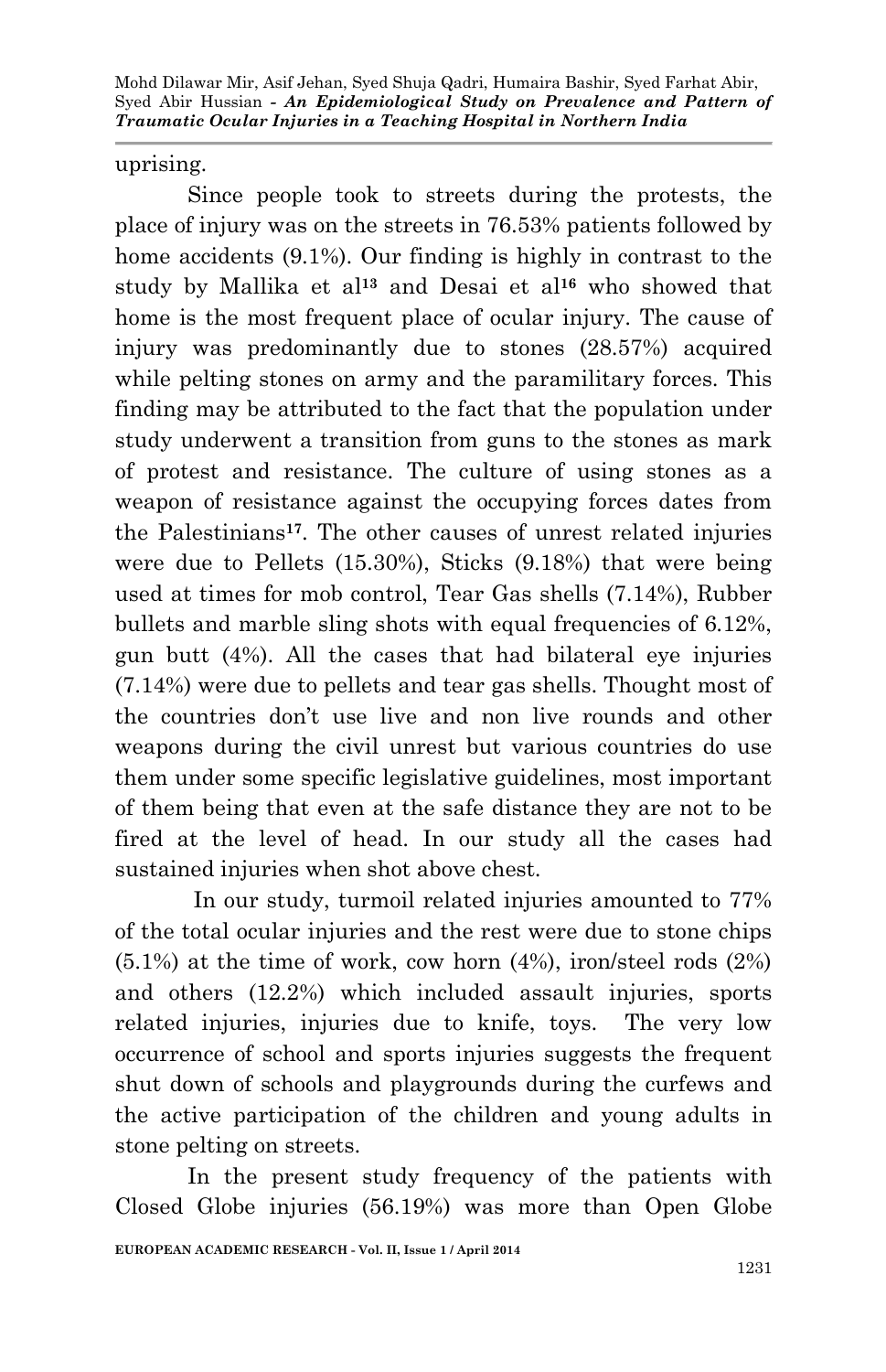injuries (43.80%). Our analysis showed slightly higher incidence of Open Globe injuries as compared to the study by Karaman et al**18**. Open Globe injuries were mostly due to Pellets (41.30%) and Stones, while pelting stones (21.73%) causing Type B, Type C and Type D injuries mostly. 82.60% of Open Globe injuries were related to the turmoil. Presenting visual acuity was mostly in Grade D (43.47%). Grade E, No light perception was seen in 17.39% of the Open Globe injuries, thus indicating worse visual prognosis. Injuries were located posterior to cornea in 63.04% patients (Zone II and Zone III).

Majority of the Closed Globe injuries were due to Stones (stone pelting) (30.50%) followed by occupational and domestic work related (25.42%) causing Type A and Type D injuries mostly. 74.57% injuries were related to stone pelting directly or indirectly. Initial visual acuity was diffusely seen from Grade D to Grade A. Presenting visual acuity ≥20/40 i.e. Grade A was seen in 25.42% cases. Most of the Closed Globe injuries belonged to Zone I (50.84%) and Zone II (32.20%). OTS**<sup>7</sup>** of 3 was seen in majority of the patients (56.19%) signifying that the final visual acuity of  $\geq 20/40$  is possibly in 41% of the patients.OTS of 5 was noted in 16.19% eyes, indicating final visual acuity of  $\geq 20/40$  in 94% subjects. 4 cases (3.80%) had OTS 1 meaning final visual acuity of  $\geq$ 20/40 in just 1% patients.

## **Conclusion**

It is worrying that none of admitted patients utilized protective devices at the time of injury, despite being involved in a high risk activity. Prevention of blunt eye injuries requires education of children and their care givers on the potential dangers of stone pelting. This study also signifies the need for educating people regarding the use of protective eyewear which may significantly decrease the magnitude of visual loss due to trauma. Simple measures such as education, enforcement of legislation and campaign against the use of undemocratic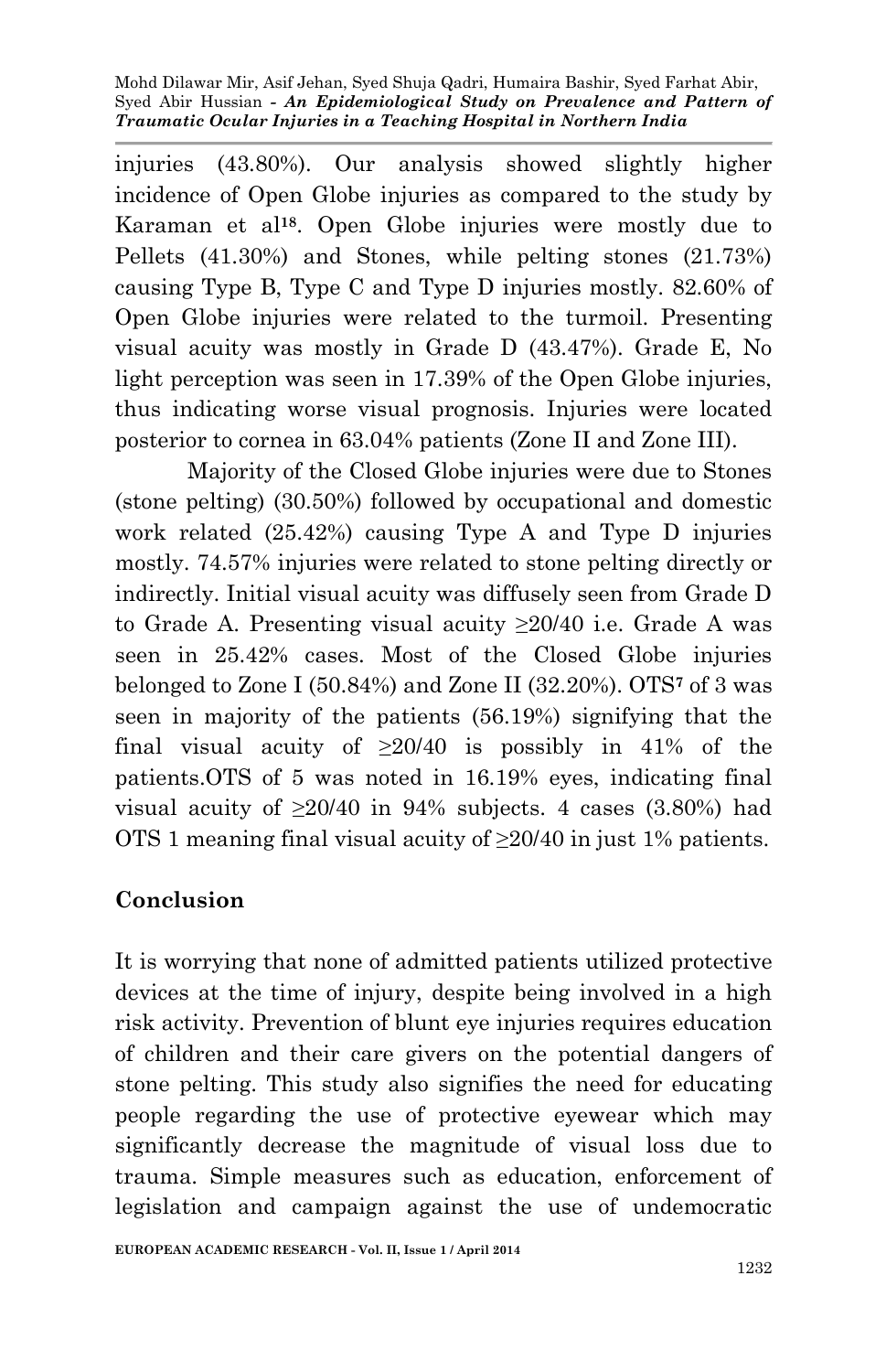means of controlling protests by police could reduce these severe ocular injuries in the communities affected. Even under dire circumstances, the use of the weapons should not be subjective at all and the rules laid down in this respect should be duly honoured.

# **BIBLIOGRAPHY:**

- Babar, T.F., Khan, M.T., Marwat, M.Z., Shah, S.A., Murad, Y., and Khan, M.D. 2007. "Patterns of ocular trauma." *J Coll Physicians Surg Pak.* 17: 148–153. [12]
- Charles, O.O., Ericson, O.O., Olakunle, T.O., Bukola, O.O., Chidi, O.I., and Olumuyiwa, A.A. 2011. "Pattern of ocular injuries in Owo, Nigeria." *J Ophthalmic Vis* 6(2): 114–118. [14]
- Chiapella, A.P. and Rosenthal, A.R. 1985. "One year in an eye casualty clinic." *Br J Ophthalmology* 69: 865–870. [10]
- Desai, P., MacEwen, C.J., Baines, Minassian D.C. 1996. "Incidence of cases of ocular trauma admitted to hospital and incidence of blinding outcome." *Br j Ophthalmology* 80(7): 592-6. [16]
- Elder, M.J. 1996. "Penetrating eye injuries in children of East Jerusalem and occupied territory." *Med Confl. Survive.* 12: 138-148. [17]
- Karaman, K., Gverović-Antunica, A., Rogosić, V., Lakos-Krzelj, V., Rozga, A., and Radocaj-Perko, S. 2004. "Epidemiology of adult eye injuries in Split Dalmatian country." *Croat Med J.* 45(3): 304-9. [18]
- Khan, M.D., Mohammad, S., Islam, Z.U., and Khattak, M.N. 1991. "An 11 years review of ocular trauma in the North-West Frontier Province of Pakistan." *Pakistan journal of ophthalmology* 7: 15-8. [15]
- Kuhn, F., Morris, R., Witherspoon, C.D., Heimann, K., Jeffers, J.B., and Treister, G. 1996. "A standardized classification of ocular trauma." *Graefes Arch Clin Exp*